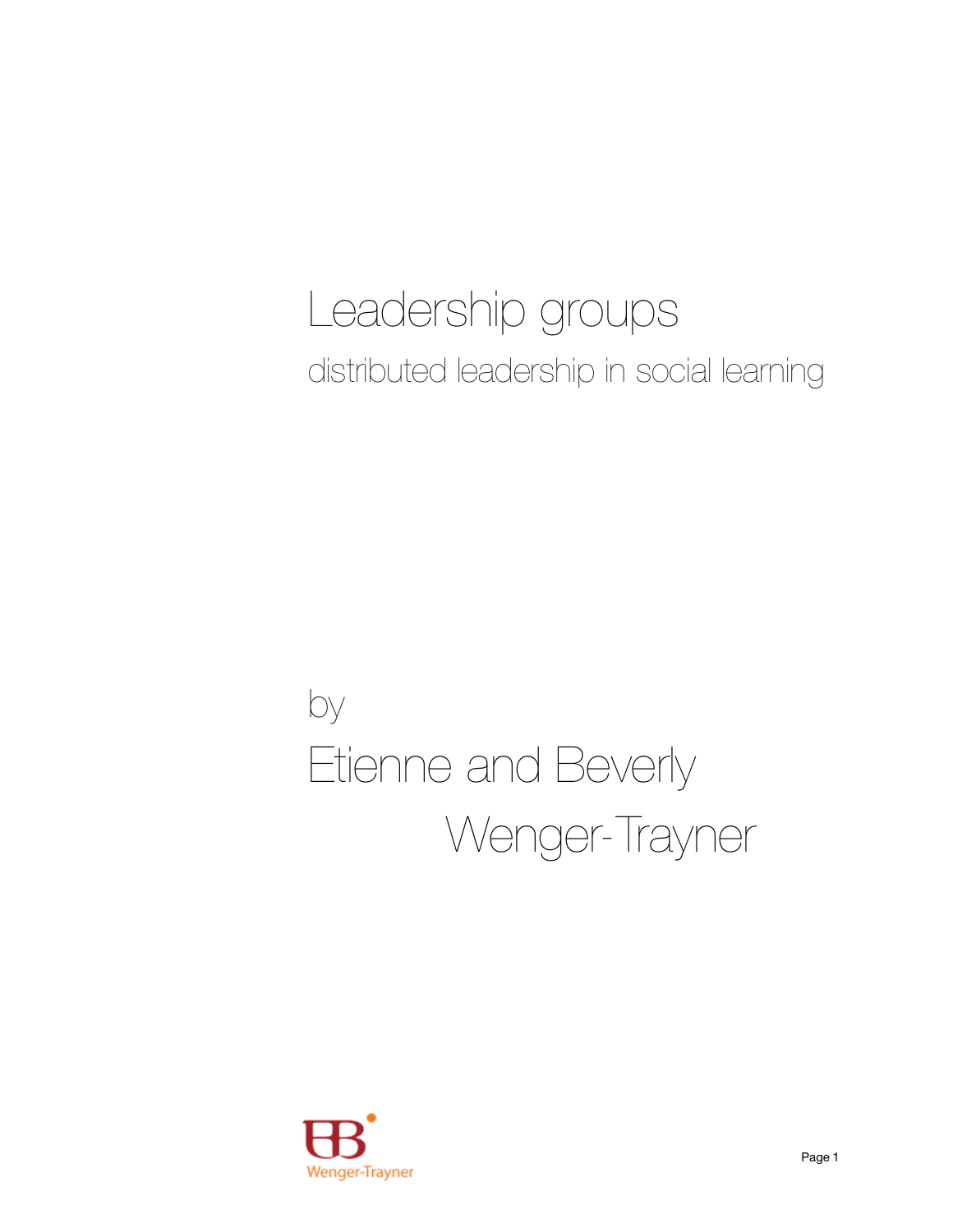# chapter introduction

This chapter on leadership groups is aimed at facilitators, conveners, or coordinators who want to develop the social learning capability of a community of practice or other type of learning partnership.

We developed the practice of leadership groups in our work with communities of practice and other groups in a range of different contexts and languages, including education, business, government, and international development.

This chapter is the first in a series of chapters that will be collated into a handbook and published on our website.

We hope you find it useful.

Etienne and Beverly Wenger-Trayner (formerly Etienne Wenger and Beverly Trayner)

Etienne is a globally recognized thought leader in the field of social learning and communities of practice. He has co-authored seminal articles and books on the topic, including Situated Learning, where the term "community of practice" was coined.

Beverly is a learning consultant specializing in social learning systems. Her expertise encompasses both the design of learning architectures and the convening of processes, activities and new technologies in complex landscapes.

> web:<http://wenger-trayner.com> email: **be@wenger-trayner.com**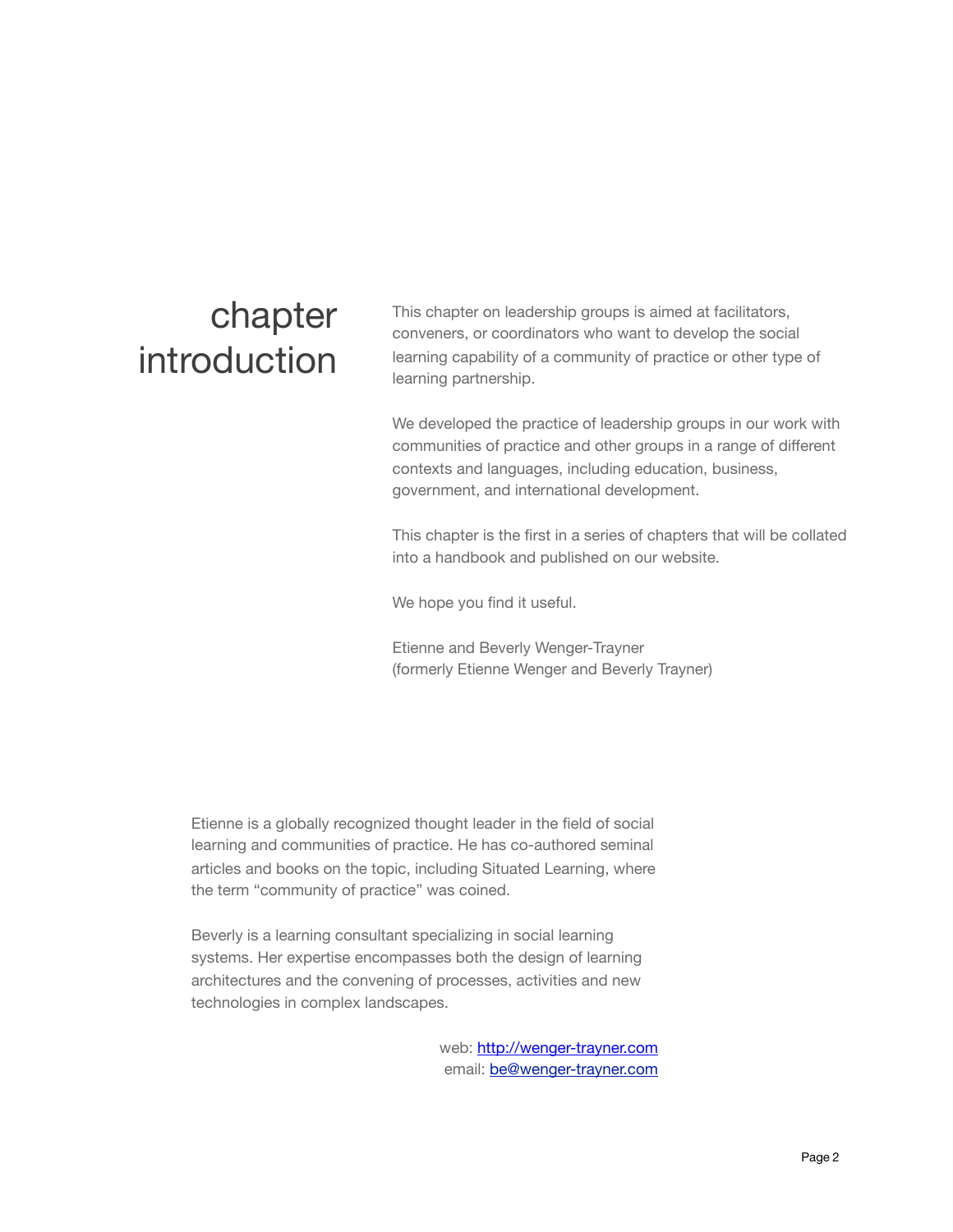# leadership groups

We have found that the learning capability inherent in social groups such as communities of practice greatly depends on internal leadership. The leadership needs of these groups are diverse, from thought leadership, to social weaving, to facilitation, to logistics, to institutional connections.

It is not unusual for one person or a small subgroup to provide such leadership in the early phases. But as a community matures, leadership ideally becomes more distributed: more members understand the range of needs and step up to fulfill them.

Over the years, we have developed a useful practice to foster and distribute such internal leadership more rapidly and systematically. We call this practice "leadership groups."

The idea behind this practice is to identify distinct leadership tasks that are key to social learning in a given context - and to form groups to take on these tasks on behalf of the community.

Forming such leadership groups is a way to distribute leadership and encourage people to take shared ownership of their collective learning process.

We find that participation in leadership groups deepens people's commitment to the process in a very concrete way. It leads to insights and recommendations that greatly improve the ongoing design of the group. We believe that the sense of ownership and the collective reflection involved increase the group's capability for social learning.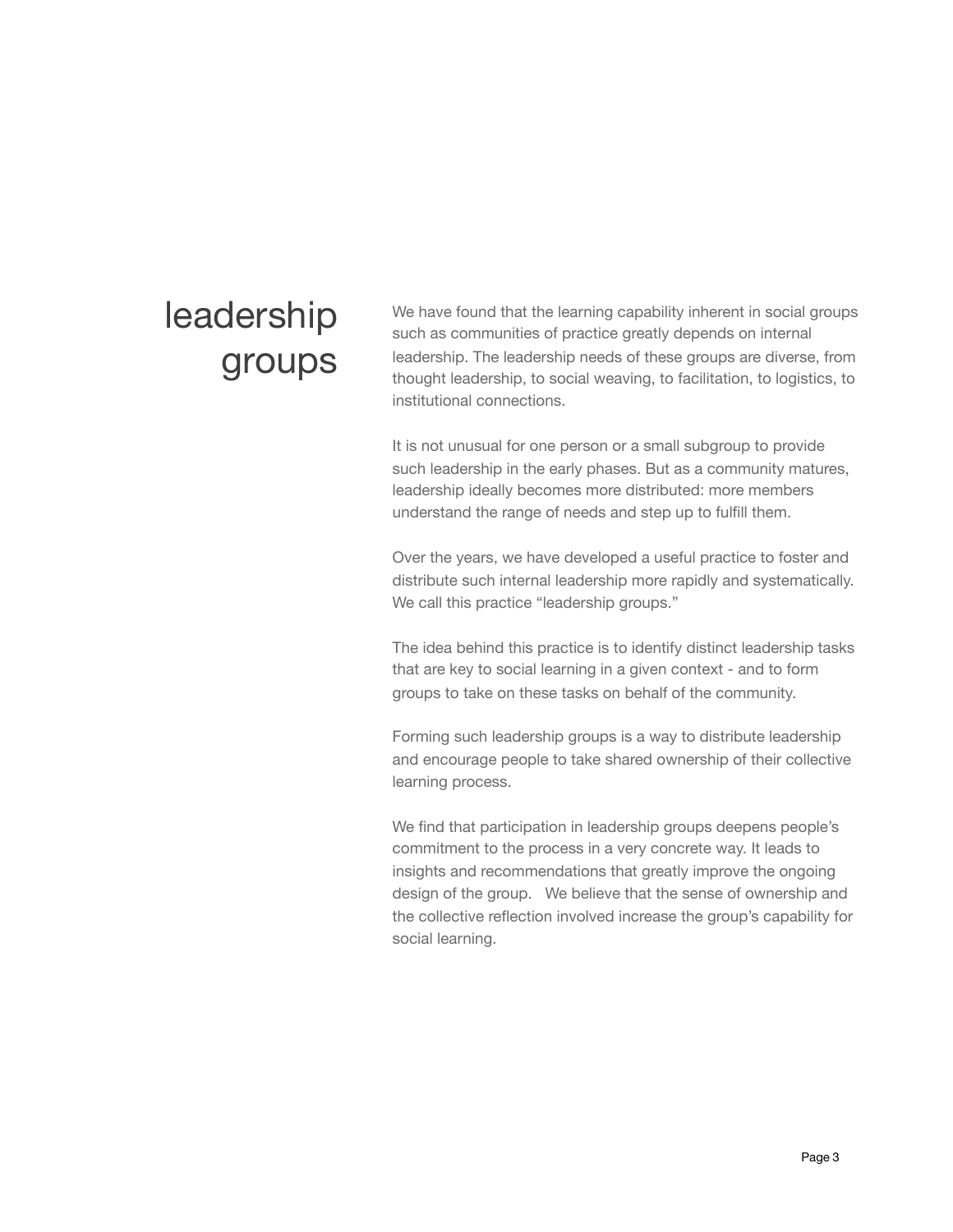# leadership tasks

In this document we describe seven different leadership groups we have found useful for developing the social learning capability of a community. The list is not closed and we are still identifying new ones.

We have given them evocative names to suggest that the process can be playful and inventive:

- ‣ **Agenda activists**: driving the learning forward
- ‣ **Community keepers**: weaving the social fabric
- ‣ **Critical friends**: reflecting on the process
- ‣ **Social reporters**: creating a shared memory
- ‣ **External messengers**: communicating with external audiences
- ‣ **Value detectives**: making value-creation visible
- ‣ **Organizational brokers**: connecting with organizational stakeholders

Each leadership group is responsible for stewarding one of these processes on behalf of the community. In each case we choose the leadership groups that are most relevant for the context. Sometimes we combine two tasks into one group.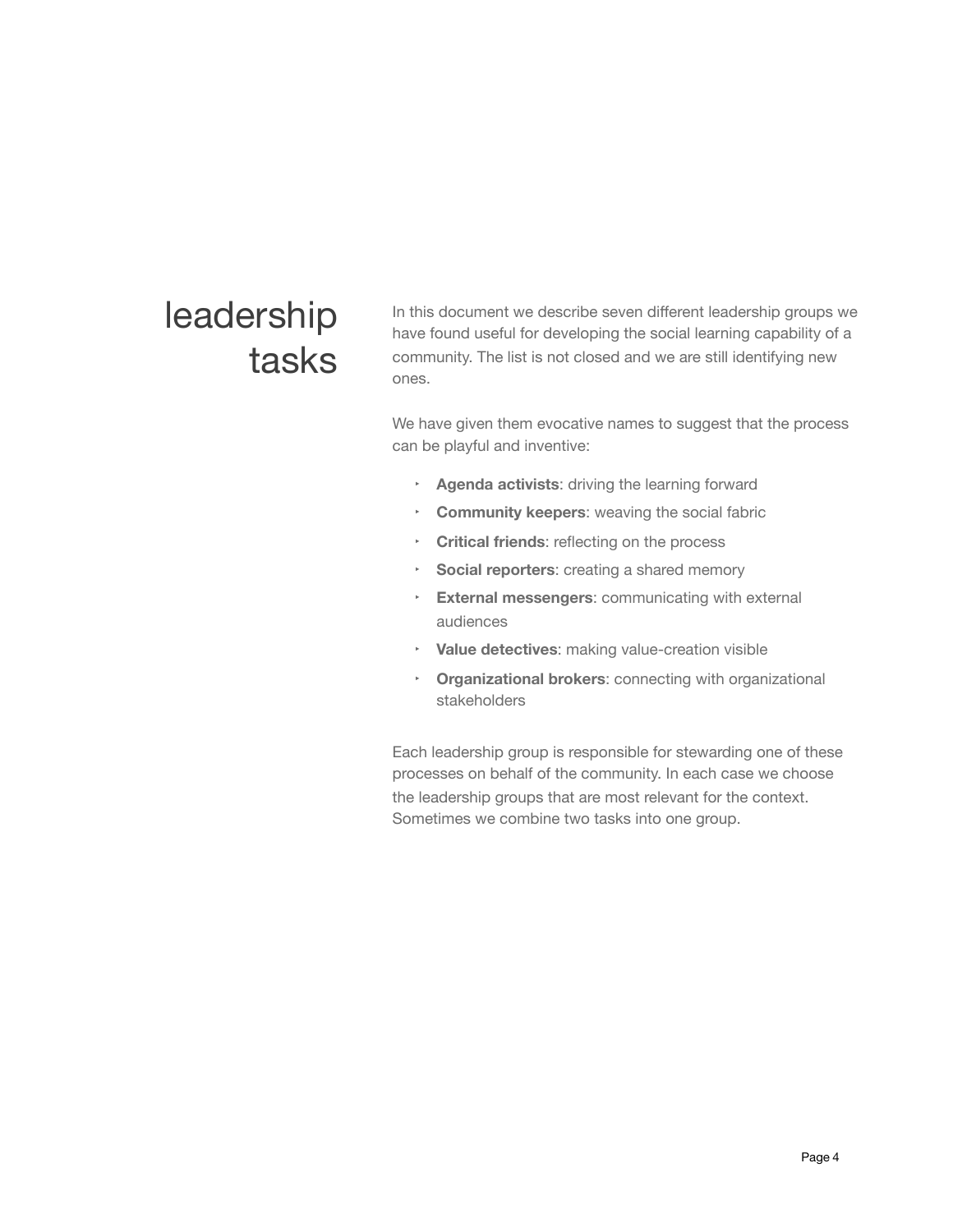# broad relevance

We originally developed the practice of leadership groups as part of the cultivation of communities of practice. Often we form these groups right at the start when we facilitate the launch of a community. However, we have found that they work well in any kind of learning partnership, including various types of meetings, workshops, conferences, and even university courses.

In our descriptions in this document we still talk about community as the context, but this is only to keep the text simpler. We don't want to repeat every time the list of relevant contexts. If you are using this text for another context, you will need to change that to fit the type of group you are working with.

We call these "leadership groups" to emphasize that they are a vehicle for people to take leadership in developing their collective learning capability. But we have found that not everyone feels comfortable with the use of the term "leadership". We've worked in places where leadership connotes a top-down, no-questionsasked approach or another layer of hierarchy. This is quite the opposite of what we intend.

We see leadership as an act of service with leadership groups acting as custodians of one part of a learning process on behalf of the community. When the term was a problem we have called them "Design groups" or "Community leadership groups".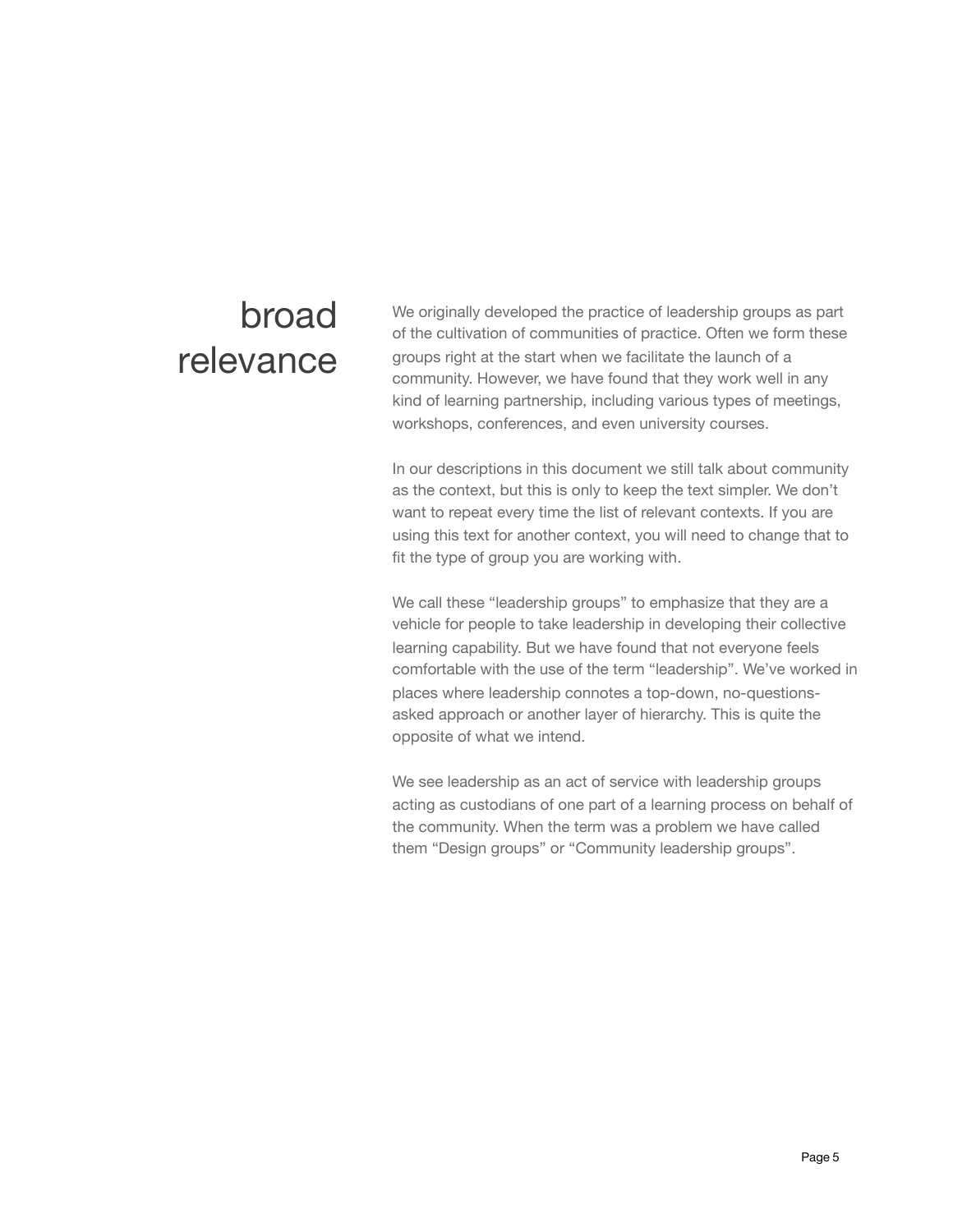# the practice of leadership groups

In the following pages we describe the seven leadership groups we have identified so far and have been using in various permutations.

For each we first provide with a simple description. Then to make the role more concrete and as a resource for the facilitator, we also include a sample "instruction sheet" of the type we would distribute to members of each group for a meeting. This includes the general task, a list of typical questions the group should focus on, and some details about how to do the work. When relevant we also include some facilitation tips.

But first we start with some general approaches to the practice of leadership groups using the example of a community meeting.

### introducing leadership groups

It is important for participants to be clear about the purpose of leadership groups. We normally introduce leadership groups toward the beginning of a meeting. But it is better not to do it before people have a sense of the agenda and direction of the meeting so they have some context for understanding their leadership role.

Sometimes, however, we have set up the leadership groups in advance of a meeting, especially if people are already familiar with the practice. We have even held pre-meeting telephone conferences with each group to discuss the role and to start the planning process.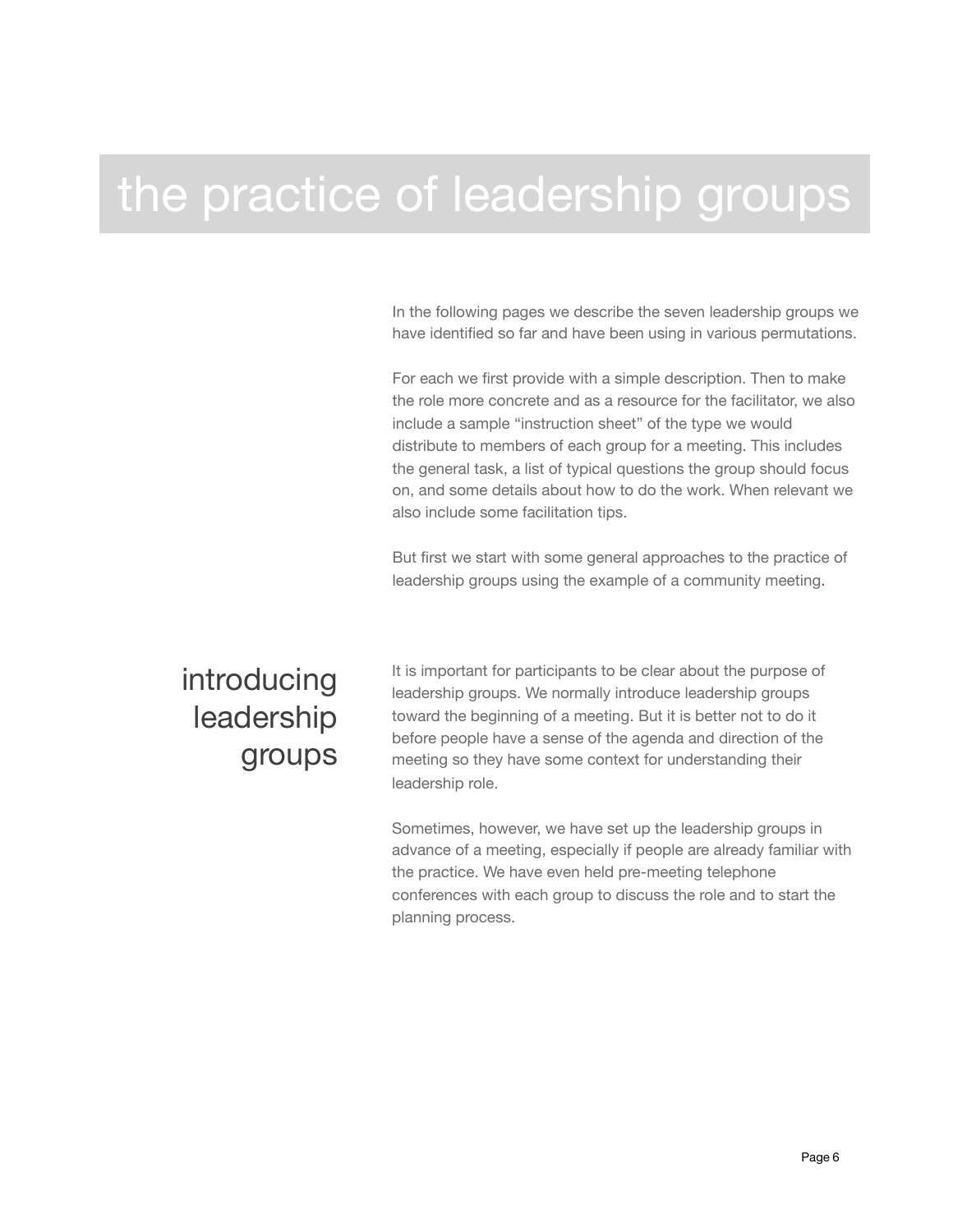assigning people to leadership groups We have assigned people to leadership groups in a number of different ways depending on the context, objectives, and preexisting relationships:

- Self-selection: have a sign-up sheet (at the meeting or in advance) where people choose the group they want to belong to. We assign those who don't sign up.
- ‣ Careful assignment: select the people who seem appropriate to each group
- Random assignment: arbitrary assignment (based on alphabetical order, for example), which seems to work reasonably well
- ‣ Careful and random assignment: selecting some people who seem right for the task and randomly assigning others.

The advantage of self-selection is clear: the selection process already initiates a sense of ownership over the task. The advantage of careful assignment is that you can ensure the groups are diverse or based on who you think is right for the job. Besides making things light, the advantage of random assignment is that you will be surprised at how people can excel at a task in ways that you would not have foreseen.

time for leadership groups Leadership groups need time on the agenda to come together and focus on their task. This should not be too much because you want most of the time spent on content-oriented activities. But when leadership groups have not worked as well as we hoped, it is usually because there was not enough clearly designated time.

- First they need time to work, reflect, and consolidate their findings by themselves. The end of the day is a good time for this. They can prepare for the following day, and people can leave when their leadership group is done. No one is waiting around and enthusiastic groups can continue working.
- ‣ Second they need time to make suggestions and possibly engage the wider group in an activity or reflection. The start of the day is usually a suitable moment for brief reporting back or announcements to the whole group.
- ‣ Third, they need time at the end of the meeting for a fuller debrief, discussion, and consideration of next steps.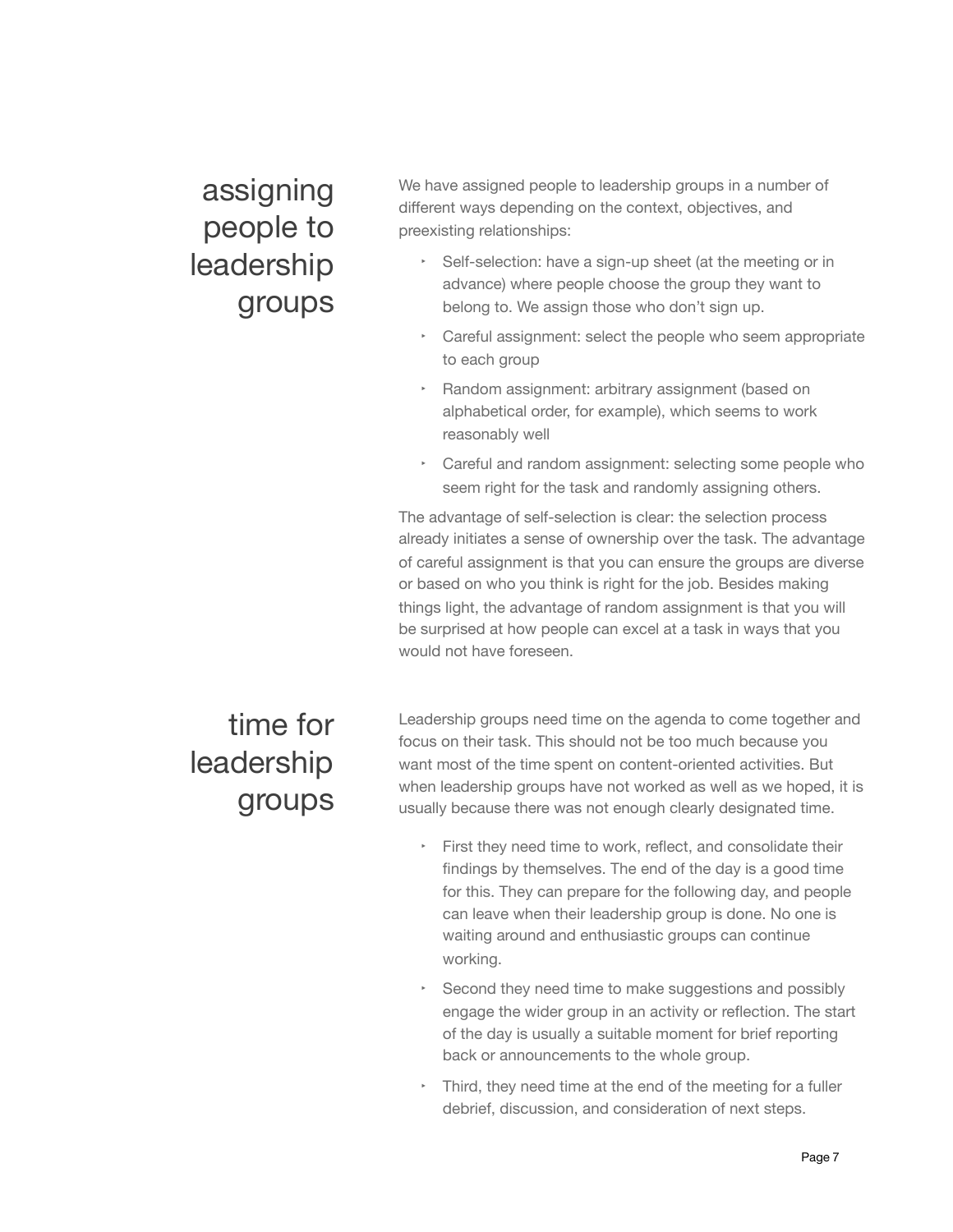| leadership | We generally invite leadership groups to elect one or two leaders to<br>help keep their group on task, make sure notes are taken, and do<br>the time-keeping.                                                                                                                              |
|------------|--------------------------------------------------------------------------------------------------------------------------------------------------------------------------------------------------------------------------------------------------------------------------------------------|
| support    | When there is resource and support staff at meetings we recruit<br>them into being a support person for one or more leadership<br>groups. Their support can be more hands-on if they have a<br>particular interest in the task of the leadership group, or it can<br>simply be logistical. |

### the first leadership encounter

There is usually an uncertain moment when the leadership group first comes together, so it can be helpful to have very specific things to do as they assimilate and take up the task. Here are the kinds of things we ask the group to do in that first encounter:

- ‣ Make a round of introductions at the table
- ‣ Elect one or two leaders of your leadership group who will keep the group on task
- ‣ Read the instructions for your leadership group and discuss anything that is not clear
- ‣ Go through the agenda and see where your group needs to pay most attention
- ‣ Make a plan for how you are going to carry out your leadership group task

After this first encounter, you can give less detailed instructions as people take on ownership of the role. But in some cases we have found it useful to specify some detailed activities for other moments in the agenda.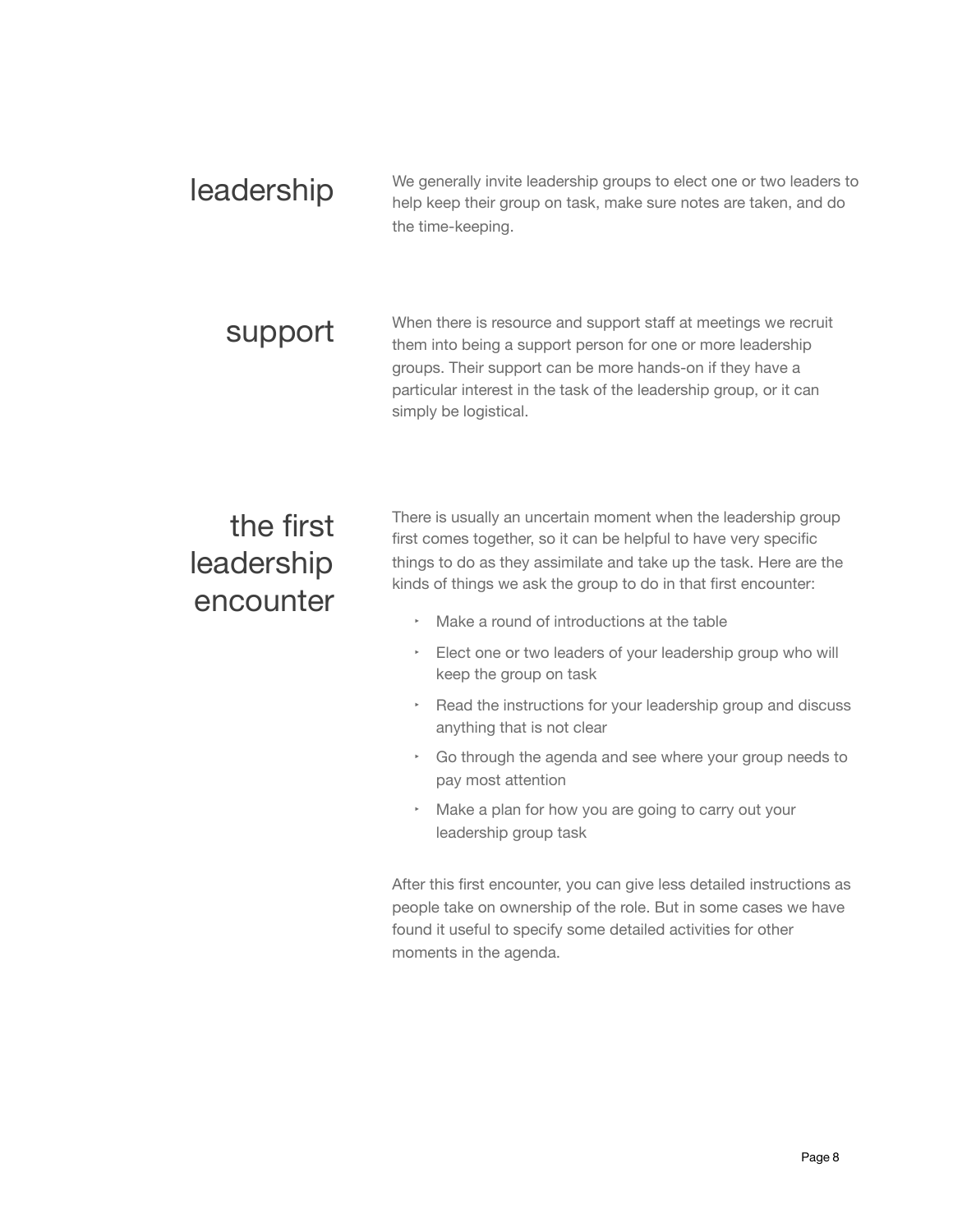### "full-on" or "lite"

You need to decide how intensely you want to use the leadership groups in your context:

- ‣ At one end of the spectrum you can integrate the leadership groups in an intense way, including a terms of reference, a charter, leadership group training, and continuation over a long period.
- ‣ At the other end they can be "lite", with a brief description on the agenda, explained in more detail by the facilitator, and lasting during one meeting.

Whether you run the full-on or the lite version you need to make sure there is enough time in the agenda for people to take ownership over the process and make a difference; they should not be used simply as a perfunctory activity.

leadership group continuity

The work of the leadership groups should be seen to shape the form and substance of the community's learning. The recommendations from one meeting should influence the design and flow of the next. If they aren't, they will be seen as a waste of time and distracting to the main business at hand.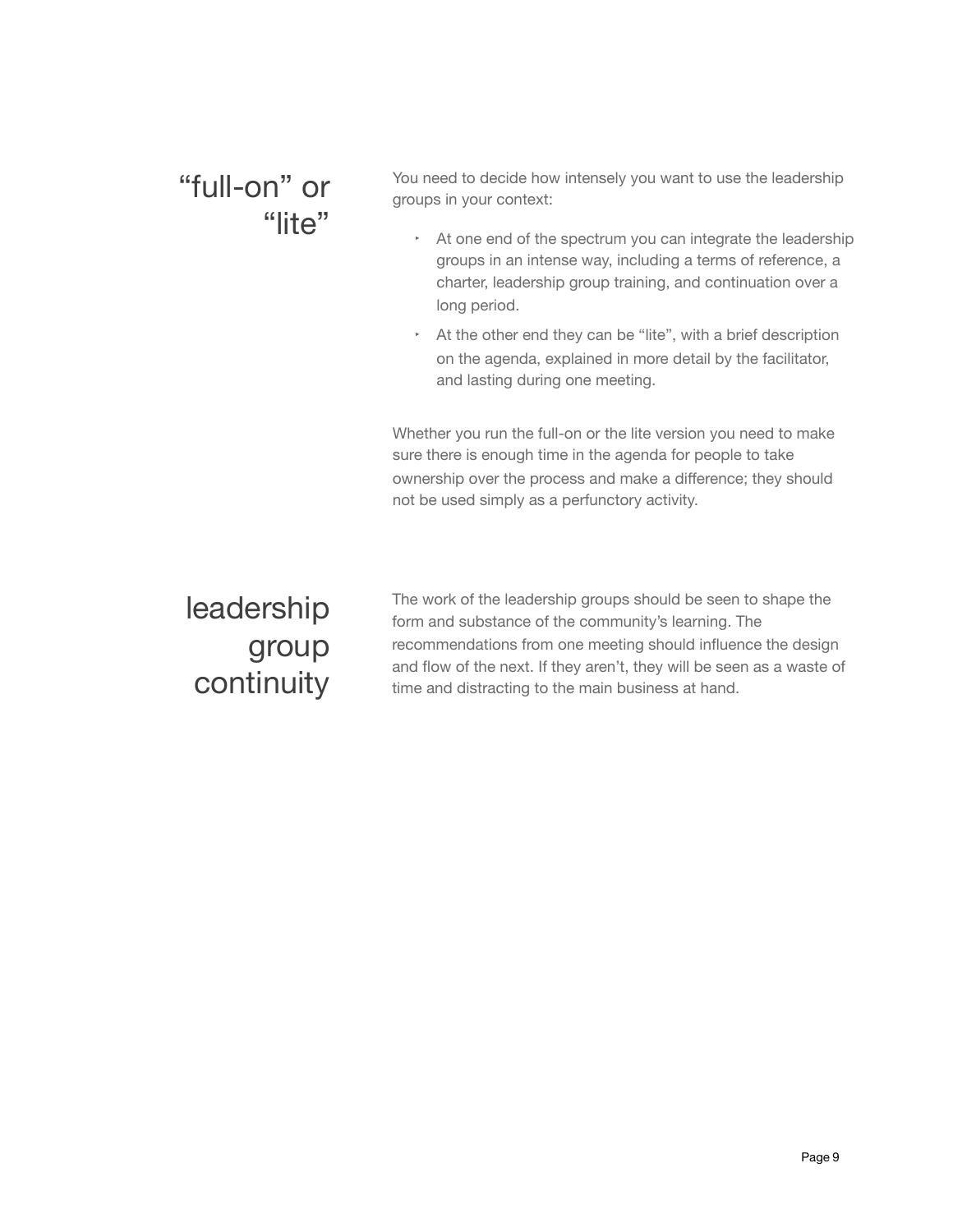# agenda activists

description Any group focused on social learning pursues what we call a joint "learning agenda." This learning agenda, which may be more or less explicit, includes things like issues, challenges, opportunities, key topics, and aspirations of the community. Agenda activists are guardians of the community's learning agenda. They are responsible for capturing and driving it. They pay attention to emerging learning needs and opportunities: productive themes and questions, key insights and promising lines of thought, as well as requests and possible action steps. They keep track of this evolving agenda, make sure things don't fall through the cracks, and think of activities, conversations, and projects that would help the group make progress. They push the inquiry, deepen the thinking, question assumptions, and bring in relevant learning resources. In due time, they may even develop a fuller action plan and propose a timeline to address the learning agenda as a whole.

# facilitation tips

Sometimes people misinterpret this role as one of time-keeping or staying on topic for the meeting agenda. If you see signs of this, it is good to clarify early on that the leadership task is much broader focusing on the learning agenda of the community.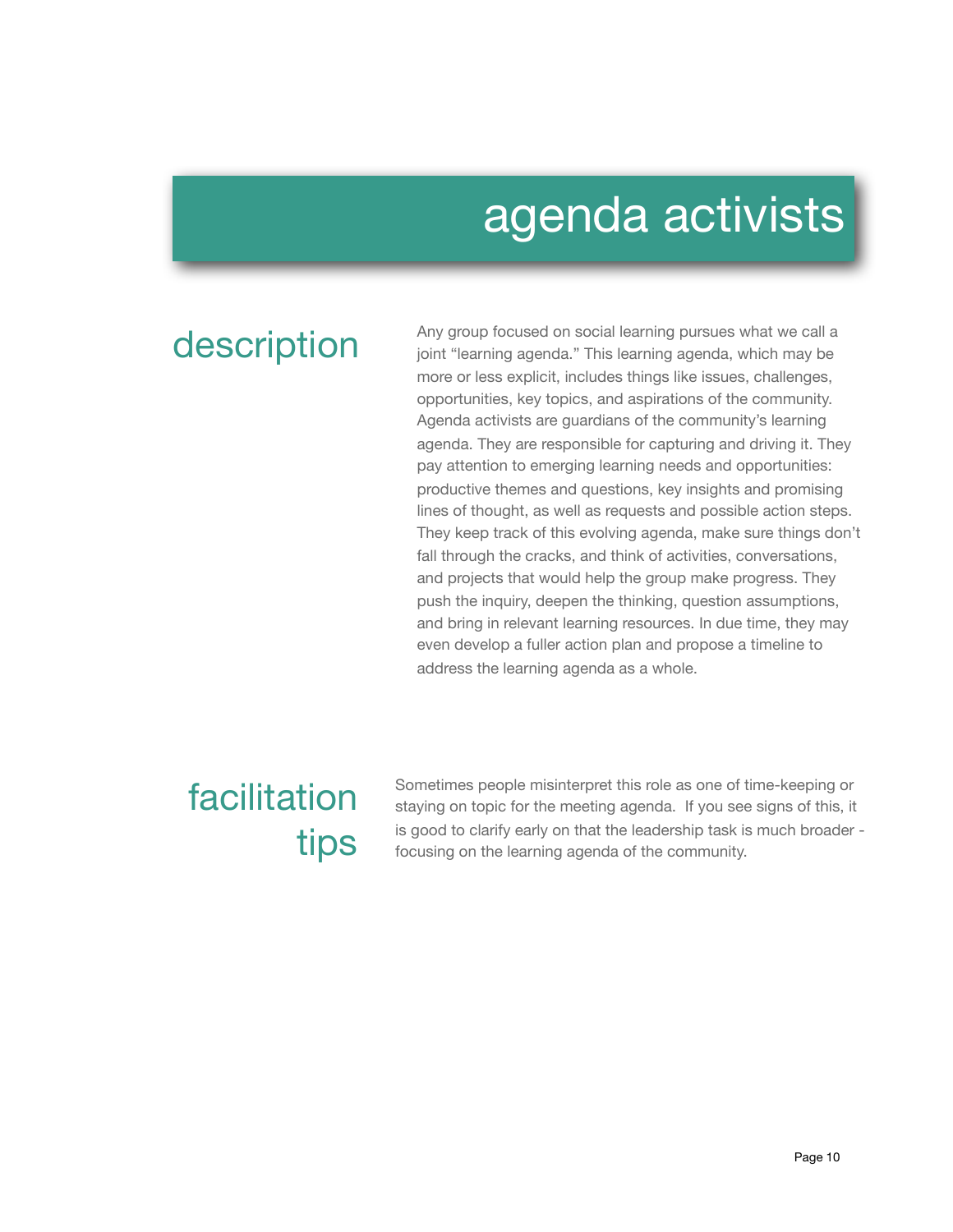### **Agenda activists**

*Take the lead on shaping our joint learning agenda*

As the agenda activists, you are the custodians of the learning agenda for our community. You keep track of issues, challenges, and learning opportunities. You invite the community to push the agenda with you. Given the concerns of the members of this community, you focus on the following questions:

- § *What key issues facing community members are we surfacing?*
- Given the time available, what challenges and *opportunities are worth pursuing together? At this meeting? In the coming year?*
- *Where is the group stuck? Are some underlying assumptions closing the inquiry?*
- § *Where are there resources the group could use to move forward? What kind of training may be necessary to enable progress on various issues?*
- § *How well are we doing? What still needs to be done?*
- § *Who will take responsibility for making sure it happens? What resources are needed?*

Use your imagination to address these questions productively, keep track of them, and engage others with your task as appropriate:

- During the meeting, you will reflect on how well we are covering the topics and what remains to be done. You may want to keep a running list and a "parking lot" for issues to be taken up later.
- For the longer-term design of the community, you keep track of all the questions and needs that come up, and you guide the community in preparing the agenda for the coming year.

While you are custodians of these questions through all activities, there are some key moments when you will come together and reflect on them in your leadership group, and when you will be invited to engage the rest of the group with your findings. You will also present your final reflections and recommendations on the timeline at the end of the meeting.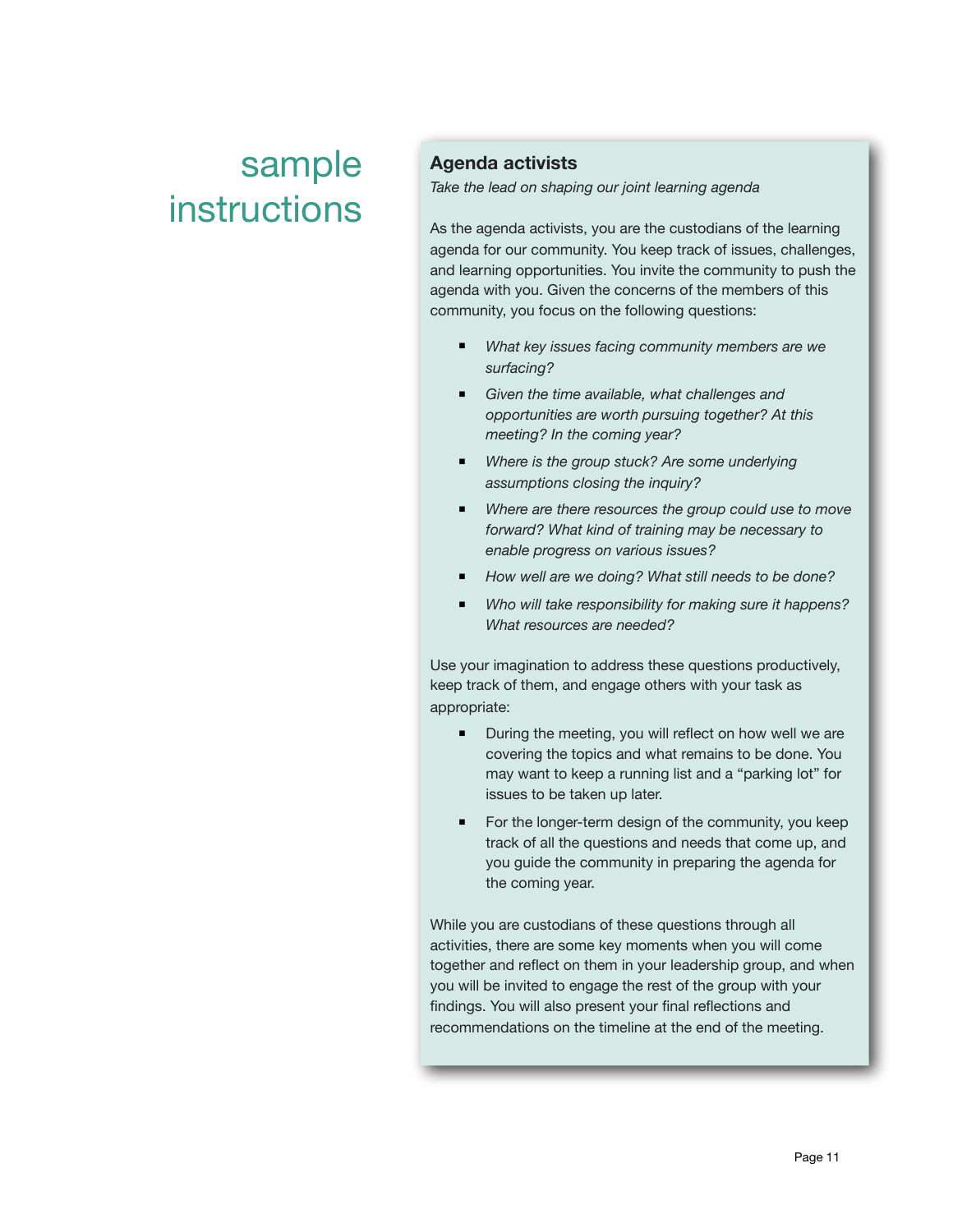# community keepers

The quality of social learning is sensitive to issues of social<br>dynamics. This includes relationships of trust, power dynamics, egos, and the voices that are present or absent, being heard or ignored. All this affects the ability to inspect actual practice, to dissect mistakes, and to question assumptions, as well as opportunities to express personal experience and diverging thoughts.

> Community keepers are custodians of the dynamics of the community and their effects on its learning capability. They think about the nature of the community that is being built, what brings it together, and what prevents its development. They pay particular attention to voices, levels of participation, and issues of power. They are the guardians of trust and relationships in the group. They are aware of constituencies, boundaries between them, and diverging perspectives and learning needs. They make sure that the voice of newcomers is heard and the voice of old-timers is not lost. If necessary, they should be encouraged to intervene at any time if they see an issue that needs addressing or ways to improve the dynamics.

# facilitation tips

- Sometimes we combine this role with that of the critical friends.
- If some people are participating online and others face-toface, this role becomes critical in making sure that both types of participation are well integrated.
- It is also an important role for surfacing issues related to language and culture.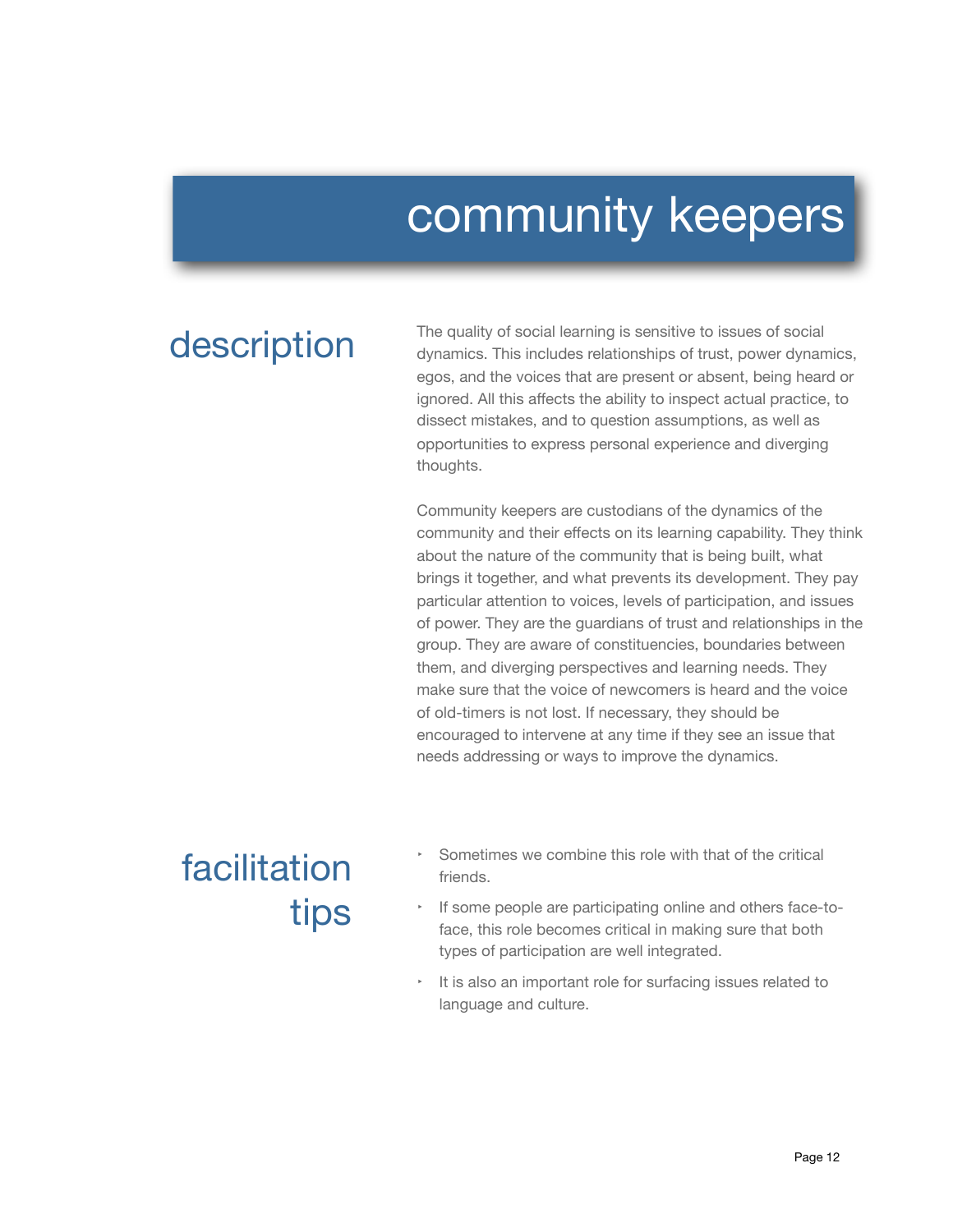### **Community keepers**

*Take the lead in ensuring that all voices are at the table*

As community keepers you are paying attention to the different voices being heard - or not - during community interactions. Pay particular attention to the voice of practice. Focus on the following questions, intervening in the process where necessary, and making recommendations at the end:

- § *Who are the key constituencies in the community? Is it one big community, a community with subgroups, or multiple communities?*
- § *Are we managing community boundaries properly? Can newcomers find a way in?*
- § *Who is here at this event? Who is not? Do we have the right people at the meeting? Are some people missing?*
- § *Are we developing the right kinds of relationships? Is the community building enough trust and commitment?*
- § *How well are we grounding conversations in stories of practice?*
- *Whose voices are being heard? Whose are not? Why? What can be done about it?*
- § *Are issues of power coming in the way of learning?*
- § *Is language an issue?*

During the meeting, you pay attention to dynamics and voices. You can intervene creatively or strategically to bring voices in or improve the dynamics of the group.

For the longer-term design of the community you consider what should be done in the future about its development in terms of constituencies, membership, boundaries, and newcomers. You propose processes and milestones for tracking how you are doing.

While you are keepers of the community throughout the meeting you will have key moments for reflection in your leadership group and time to engage the rest of the community in a discussion about your reflections. At the end of the meeting you will make recommendations based on your observations and reflections.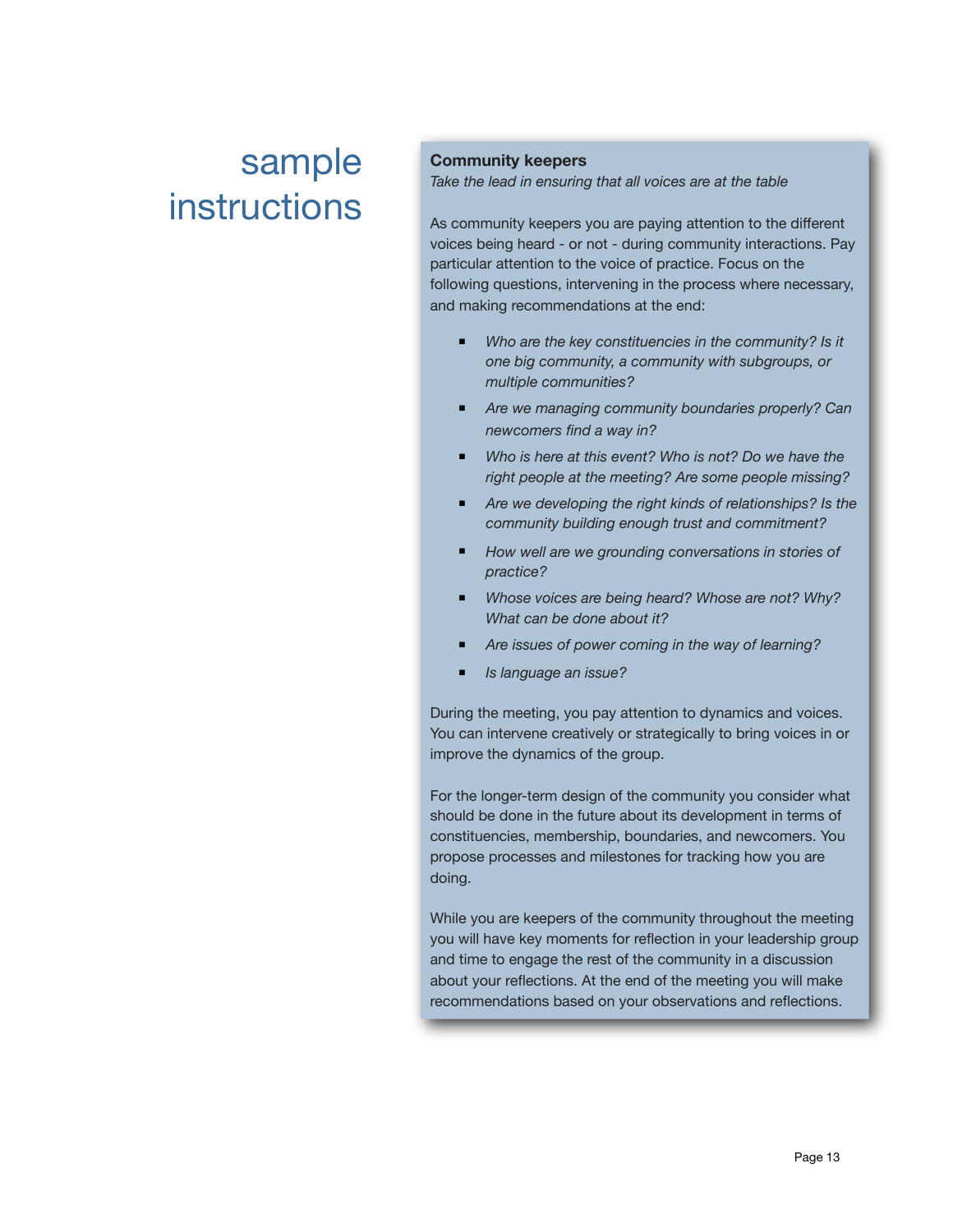# critical friends

## description

Social learning during a face-to-face or online event depends on the quality of the process, including a variety of appropriate, well-designed, and well-conducted activities, good pacing, smooth logistics, and adequate infrastructure.

Critical friends pay attention to the process and capture feedback about what's working well and what's not. They monitor the level of engagement, the response to activities, and the general atmosphere. This is an important part of the selfdesign of the community. Their role is not simply to give feedback, but to collect it from all participants, collate it, present it, and make sure it is somewhere that can be referred to over time. Where relevant they should also review the feedback from critical friends in previous events to make sure that the community design is an evolving one. They should also be encouraged to intervene during the event if they feel that things are not going well and if they have any suggestions about how to improve the process.

## facilitation tips

- Sometimes we combine this role with that of the community keepers
- Strategies from critical friends we have seen working well include:
	- passing round different colored post-it notes and inviting people to record something that is going well and something to be improved
	- collecting small group reflections and feedback rather than individual ones
	- instantly keeping comments and suggestions in the shared wiki so they can be referred to or added to as the event progresses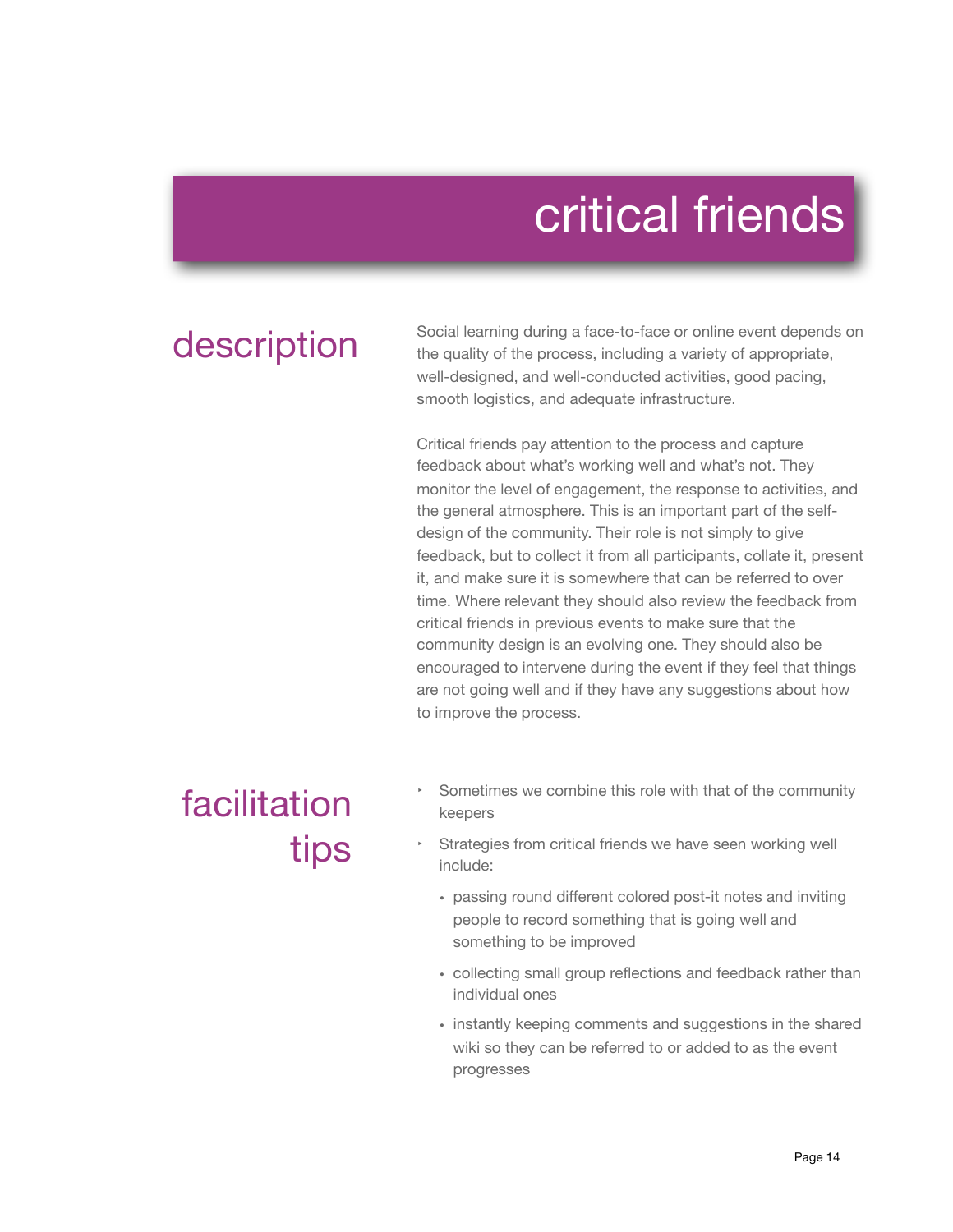### **Critical friends**

*Take the lead on noticing what's working and what's not*

As critical friends you are custodians of the process, the rhythms, the logistics, and the structure of the meeting. You reflect on what is working well - and not. You collect and provide feedback and suggestions. The kinds of questions you care about include:

- § *What feedback should we be collecting from members? How?*
- § *What is working well? What is not?*
- § *What kinds of learning activities and innovations seem to engage people?*
- How could we do some things better to make best use of *our time together?*
- § *Are we learning from past events and implementing past recommendations?*
- § *How should the feedback be consolidated and presented? Who should hear it?*

During the meeting, you pay attention to process on behalf of the community and intervene if necessary. At the end of the meeting and based on your findings you make recommendations to the whole group about what went well and what could be done better next time.

For the longer-term design of the community, keep a record of the feedback, and use it to influence the design and agenda for upcoming events.

While you pay attention to process throughout the event, there are designated times when you can work together, engage the community in reflection, and consolidate your findings. You might want to be systematic in collecting feedback, for example, by creating reflective moments for the whole group, interviewing members, or inviting people to leave their feedback on post-it notes. The feedback should be written up and recorded for future events.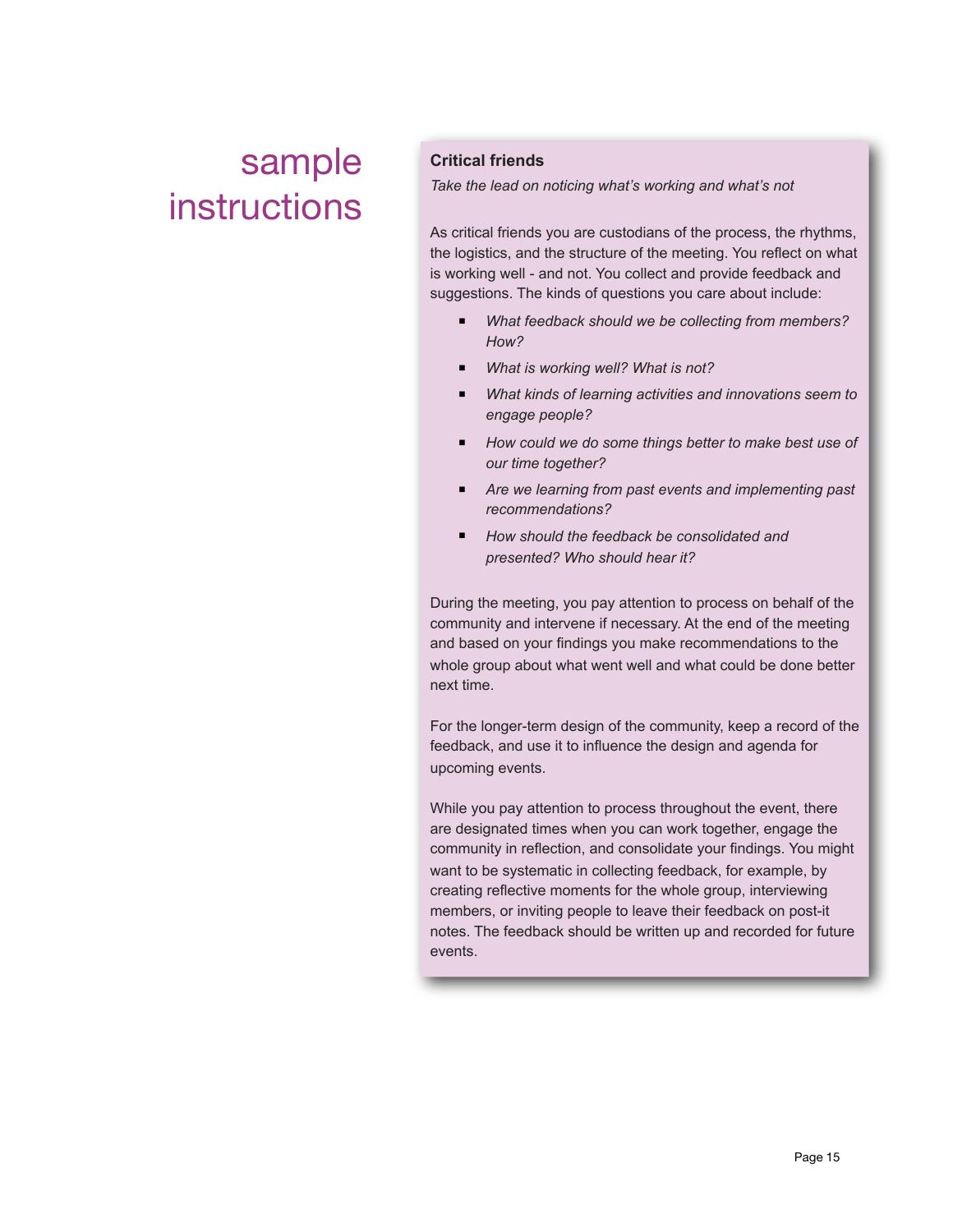# social reporters

description An important element for continuity of learning across meetings<br>and events is the creation of a shared memory. The idea is to capture significant moments in the life of a community as well as the learning that is taking place over time.

> Social reporters help their community generate a history of what happens from the different perspectives of the members. The genre of social reporting tends to be informal, visual and a representation of perspectives from different places and angles. The shared memory provides an entry point for newcomers and an evolving reference for old-timers.

> A shared memory goes beyond typed notes to include testimonies, opinions, images, videos, and other uses of social media. New tools and technologies are thus essential for social reporters. They are changing the way communities create, store, and retrieve things from their shared memory. Social media tools such as wikis, blogs, and tweets are redefining who participates in creating the memory and who has access to it. In many cases, the products of social reporting can be made available immediately as events unfold. It isn't necessary, however, to have specialist tools - the best tools are the ones at hand. Social reporting is now well within the reach of anyone who has a smartphone or a digital camera.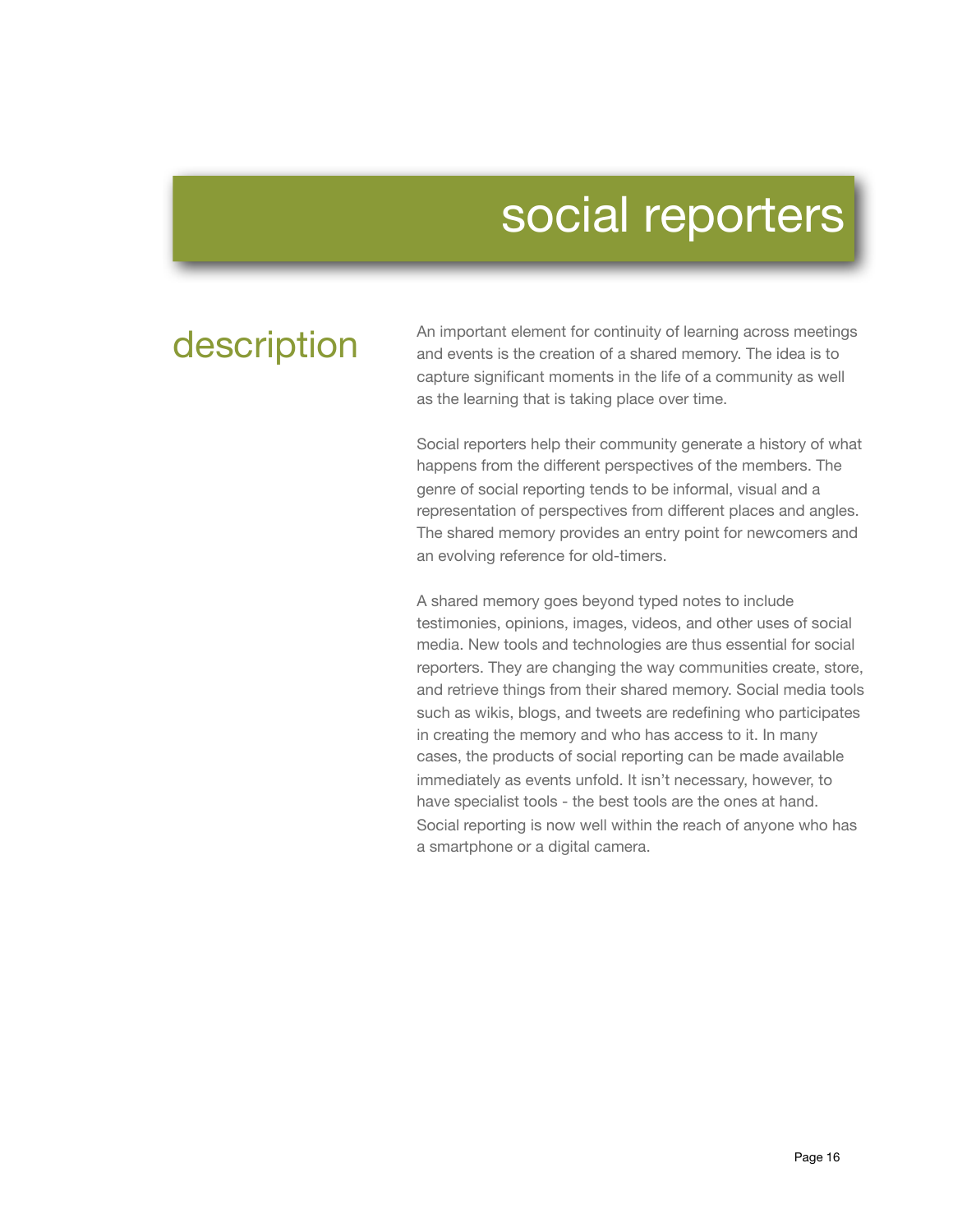# facilitation tips

- Depending on the size of the group and what we want to achieve, sometimes we combine the social reporters and the external messengers. The group then decides what is internal to the community and what should be in the public domain.
- Two approaches to the work of social reporters seem to be emerging. Some groups attempt to create a more systematic record of what has taken place. In other cases, especially if there are already note-takers and a crew documenting the event, social reporters take a lighter approach, emphasizing more subjective reflections, personal opinions, quirky moments, and producing something fun, light, and memorable.
- ‣ Try to get everything done as you go along during the event. People are usually unrealistic about what they will do or finish once they go home.

# technology tips

- Invite members beforehand to bring their digital devices (and the corresponding lead to a USB port) to the event. Gather any devices you or your organization has that can be lent out.
- Decide where the memory "home base" will be, e.g., a wiki, blog, slideshow? Will you use an existing online space, or create one especially for it?
- ‣ While it is good to have at least one person in this group who is confident in the use of tools and social media, not everyone has to be. Enthusiasm, willingness to learn, and playfulness are all key ingredients for making social reporting effective.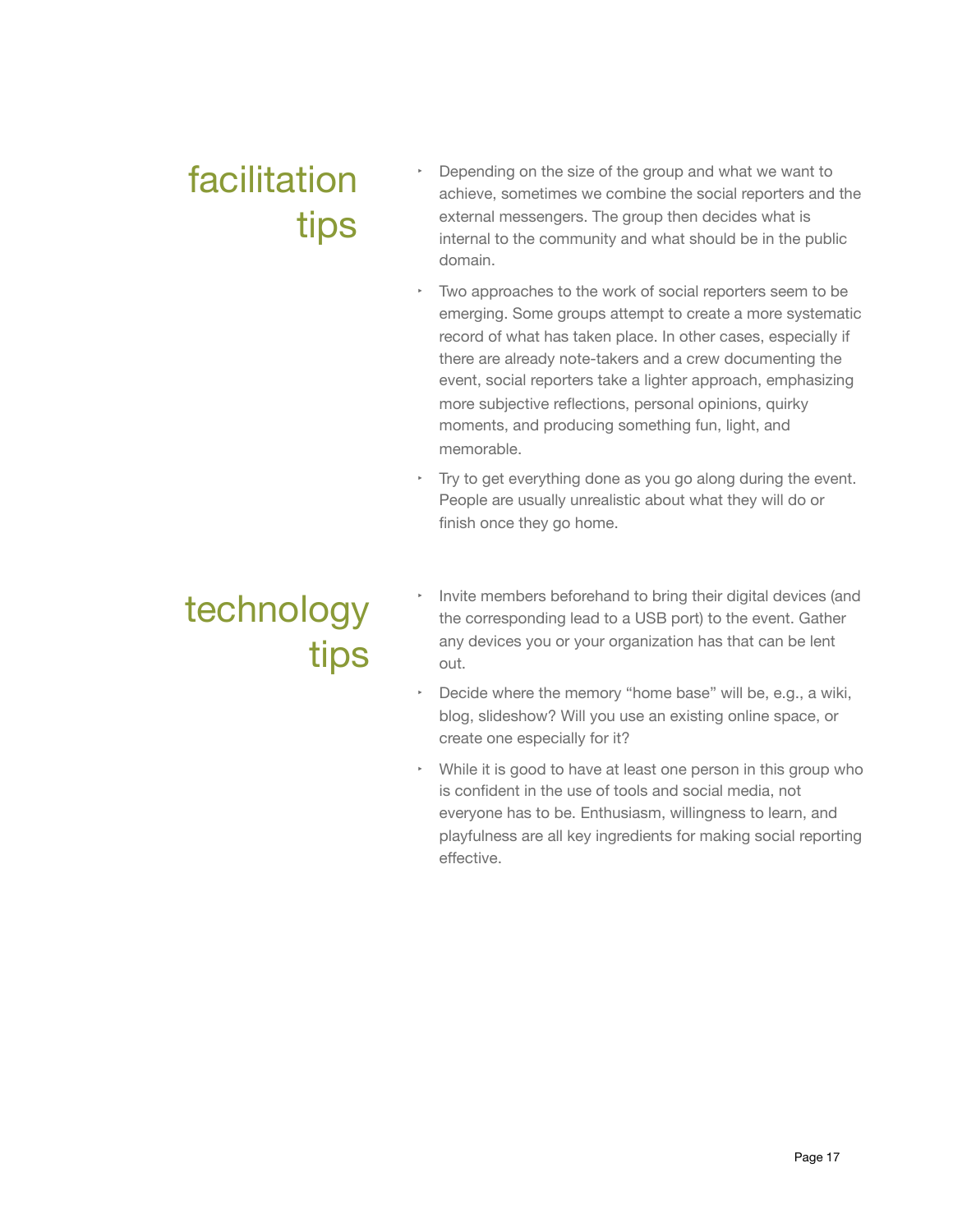### **Social Reporters**

*Take the lead on creating a shared, internal memory*

As social reporters you take the lead in for creating a shared memory for the group. This could be something as simple as a slide show, a report through a cartoon strip, or a consolidated presentation from a mix of different social media. You are encouraged to make it informal, creative, fun, and memorable. The kinds of questions you should discuss are:

- *What insights, stories, and community outputs should be captured and recorded during this event? Whose perspectives need to be included?*
- § *How will we divide up the work? How do we involve other people? Who will do the final editing and production?*
- § *What tools do we have to capture memories (e.g., mobile phone, cameras. webcams) and what application(s) will we use to present the output (e.g., Animoto, Comic Life, Windows Photostory, Power Point)?*
- § *Where will the memory be showcased or archived (e.g., wiki, blog, Twitter)? What will be the hashtag?*
- § *What level of privacy do people need in order to have candid conversations? How or when will we have this conversation with the wider group?*

During the meeting you focus on memorable moments, key highlights, people, and reflections. You can also use the breaks for capturing some spot-interviews.

For the longer-term design of the community, you need to decide how you will store and provide access to the shared memory and how to continue harvesting and displaying highlights.

While your custody of the shared memory is ongoing, there are key moments when you will come together, consolidate your work, and reflect on what you are doing in your leadership group. You will also have time to engage the whole group in any discussions, such as issues of privacy. You will present your final production at the end of the meeting and reflect on what you learned in carrying out the task.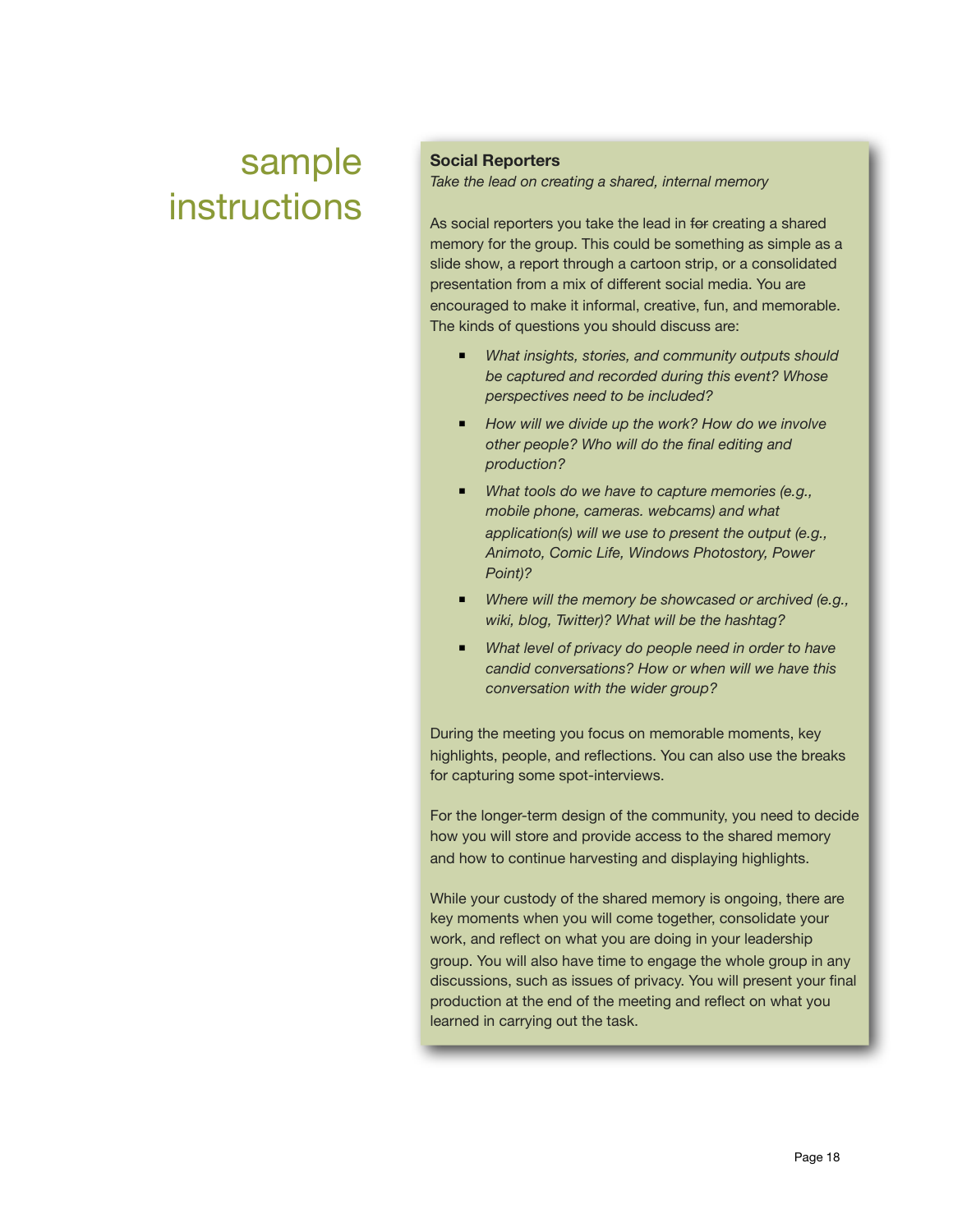# external messengers

While community events can be quite inward focused it is<br>
important to pay attention to what messages need to be important to pay attention to what messages need to be publicized for external audiences, shared with a wider community, or taken back to members' organizations.

> External messengers are responsible for identifying who the potentially interested parties are, what types of outputs or communication would be valuable for them, and how best to present the community's messages. They pay attention to insights, statements, or documents that could be shared more widely. And they craft products for these external audiences.

## facilitation tips

Sometimes we combine external messengers with other leadership groups:

- With social reporters: the group must distinguish between what is private and what is public for different audiences.
- ‣ With organizational brokers: the group should decide if most of the external constituencies to address are organizational stakeholders.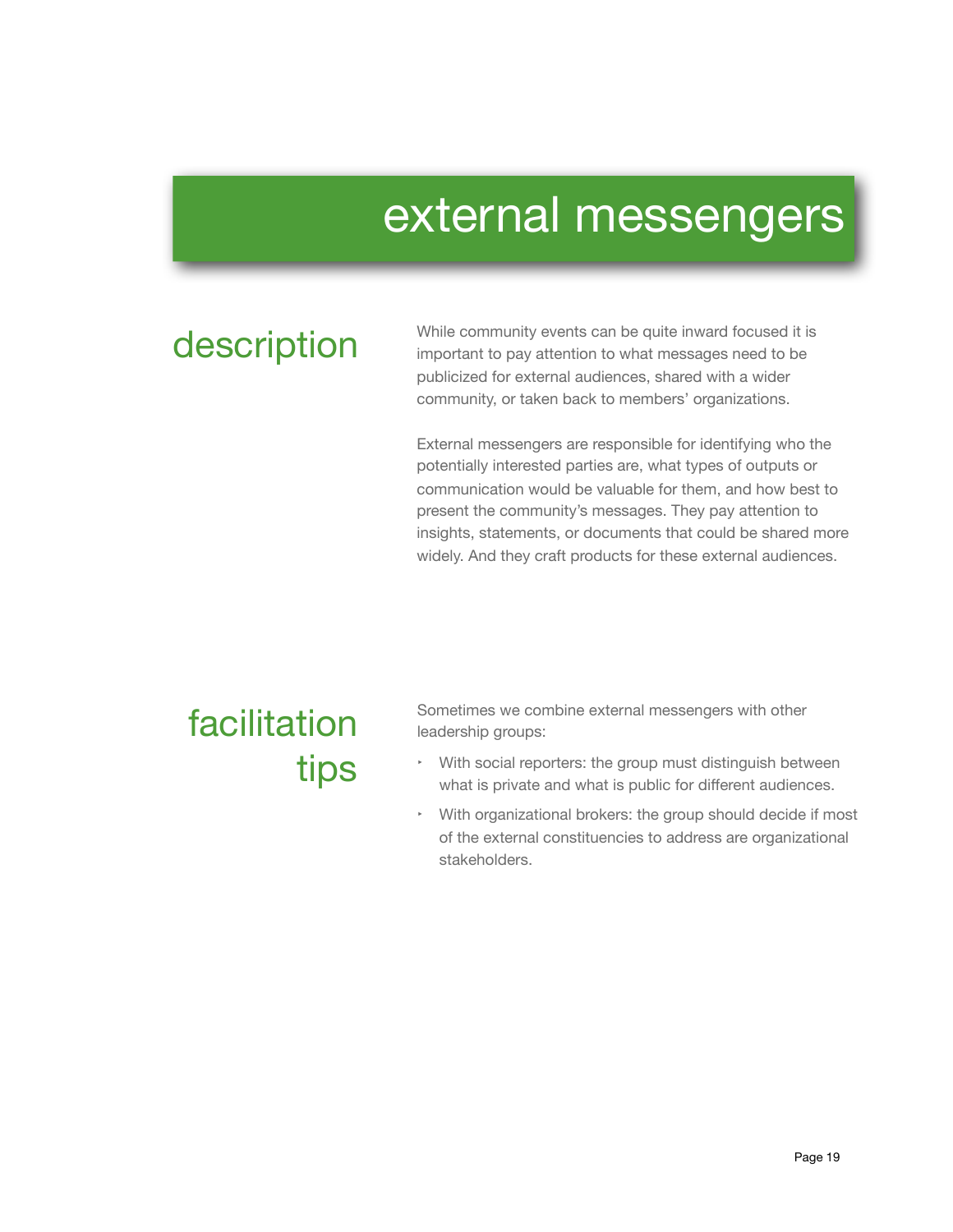#### **External messengers: getting the message out**

*Responsible for crafting a public narrative*

As external messengers, you take stewardship of the public face of the community. You consider who outside the community may benefit from being informed of what is happening. You pay attention to pearls that should be shared more broadly. And you craft additional communiqués, where necessary. The kinds of questions you focus on include:

- *Who are the key external audiences and how are they best reached?*
- § *What are the key messages we want to convey out of this meeting? In what language(s)?*
- *Who is responsible for final editing and publishing of these external messages? Through which media? How to get input on the final draft from the whole group?*
- Should the community have a website for external *audiences?*
- § *Are any public/private issues raised by the desire to communicate externally?*

During the meeting, you collect messages for external audience and create a draft of the output in the appropriate format to present to the whole group for their endorsement. By the end of the meeting you may want to have a narrative that participants can take back to external community stakeholders.

For the long-term design of the community, you think of the kind of public face that would be useful. This may include a website, but also publications, presentations, and workshops.

While you are custodians of these questions through all activities, there are some key moments when you will come together, consolidate the messages your are crafting, and reflect on your task in your leadership group. You will also have time to engage the rest of the group with your evolving drafts. You will present your final reflections and recommendations at the end of the meeting.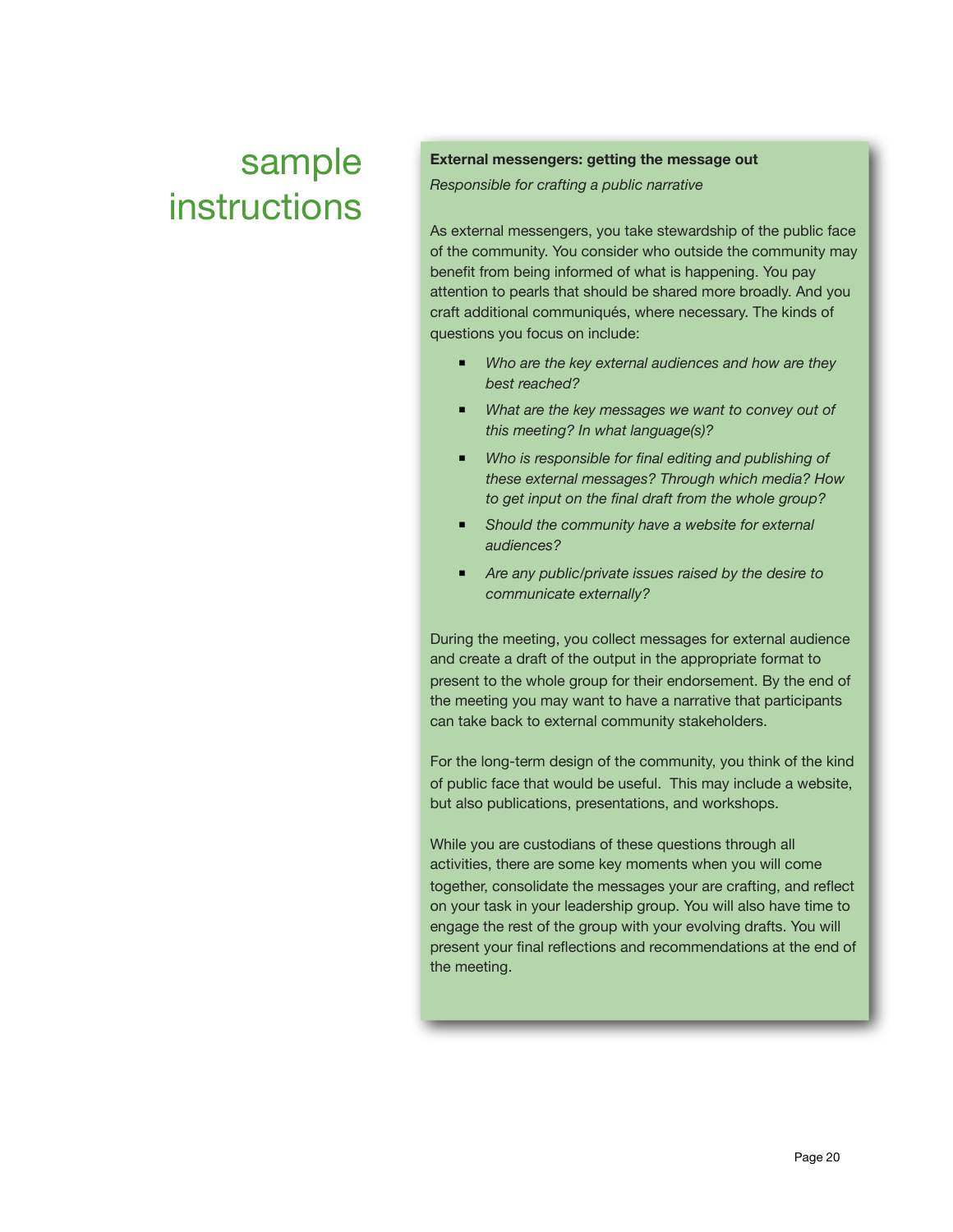# organizational brokers

Most communities of practice and other learning groups have to<br> **description** interact with organizational stakeholders, such as sponsors, IT departments, and managers.

> Organizational brokers are custodians of the interface between the community and organizational stakeholders. They are responsible for finding ways to align the community's agenda, activities, and outputs with organizational strategies—and how the work of the community can feed back into strategy. They pay attention to references to strategic capabilities, resources needed, support desired, infrastructure, management role, formal structures, expectations, recognition and certification, and channels of communication with the formal organization. They seek ways to engage the right set of stakeholders and negotiate the relationship between the community and the relevant organization(s).

# facilitation tips

- Depending on the size of the group we sometimes combine this role with the external messengers. If the groups work separately, you can build time into the agenda for them to come together and consolidate what they have done.
- There are usually people at the meeting who already play a brokering role with organizational stakeholders. We try and make sure they are in this group.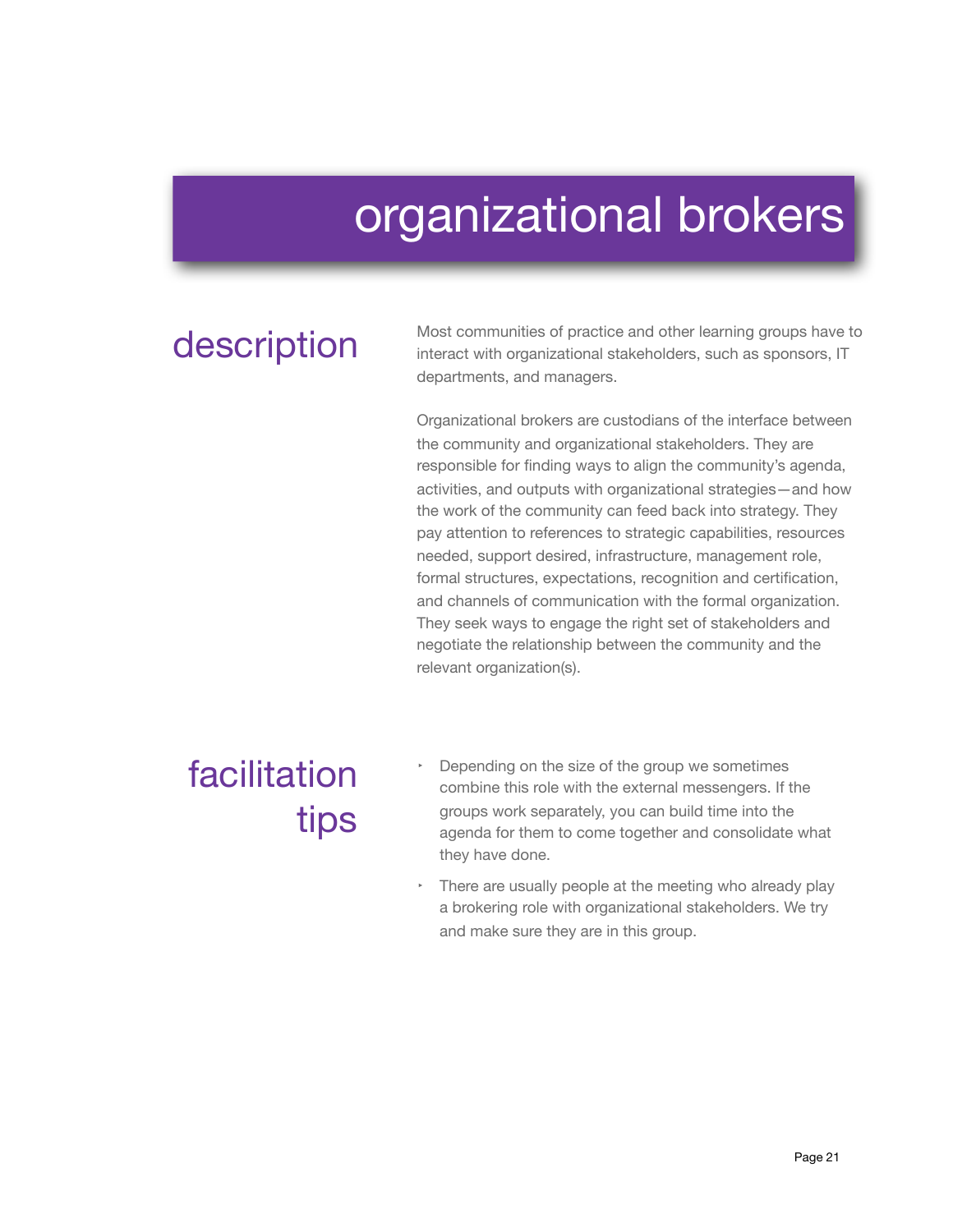#### **Organizational brokers**

*Take the lead on negotiating the interface with organizational stakeholders*

As organizational brokers, you are taking the lead in understanding what the various organizational stakeholders and constituencies are and how the community should relate to them. You think about the role of the organization in enabling your community and the way your community contributes important capabilities. The kinds of questions you ask include:

- § *How does the community fit into wider organizational contexts and agendas? What is the strategic argument for this community?*
- § *What organizational resources are going to be necessary? What kind of support?*
- § *Who are organizational stakeholders? How can we engage them?*
- § *What are their expectations? What are the expectations and aspirations of the community?*
- § *What resources do they offer? How are expectations and resources matched? Is there a contract?*
- § *What do organizational stakeholders need to know? And what form should this communication take?*
- § *What kind of input should they have into the community's learning agenda?*

§ *What recognition from the organization is necessary for participating, leading, and contributing?*

Use your imagination to address these questions productively, keep track of them, and engage others in your task as appropriate:

- During the meeting, you bring the organizational perspective into activities and conversations.
- For the longer-term design of the community, you map the relevant stakeholders and develop a system of sponsorship, support, and communication that will enable the community to evolve, find its place in the organization, and contribute its full potential.

You may want to do this in a systematic way, for example, by listing all the stakeholders and creating a table of what they expect, what they offer, and how the community should interact with them. You may also want to interview community members and representatives of these organizational constituencies.

While you bring this perspective to all activities, there are some key moments when you will come together and reflect on your perspective in your leadership group, and when you will be invited to engage the rest of the group with your findings. You will also present your final reflections and recommendations at the end of the meeting.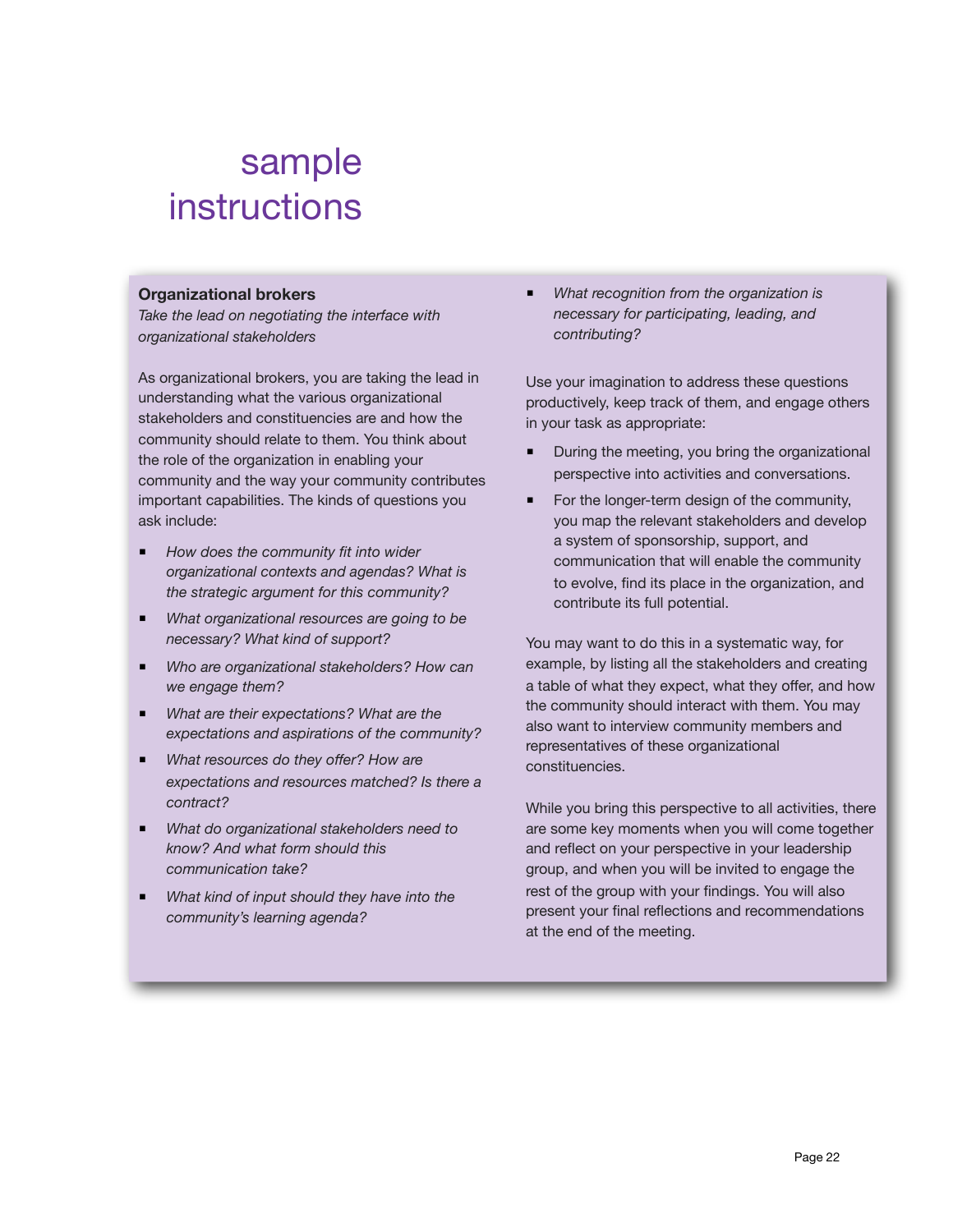# value detectives

description Social learning is meant to produce value for both people and<br>organizations, in terms of improved capabilities and organizations, in terms of improved capabilities and performance. This value, however, is not always obvious, as it often manifests outside the group, when members apply what they have learned to a project they are working on. Many constituencies can benefit from a more explicit account of this value: members who will be inspired, community leaders who will be able to see what activities are most productive, and sponsors who will understand the effect of their investments.

> Value detectives are on the lookout for this value and they attempt to make it visible, through an appropriate mix of stories, assessments, and measurements. They apply the methods outlined in the "community value-creation assessment framework"2 to develop a series of key indicators, select relevant stories, and devise data-collection plans. They assess who needs to know what and prepare accounts of valuecreation to serve the needs of various constituencies.

# facilitation tips

- There is a balance between being thorough and being realistic. Look out for the trade-offs between the time required to collect a lot of data (the easy bit) and the time it takes to produce a convincing account of the value creation of the community.
- This leadership group is not one that we would use for a one-off event.